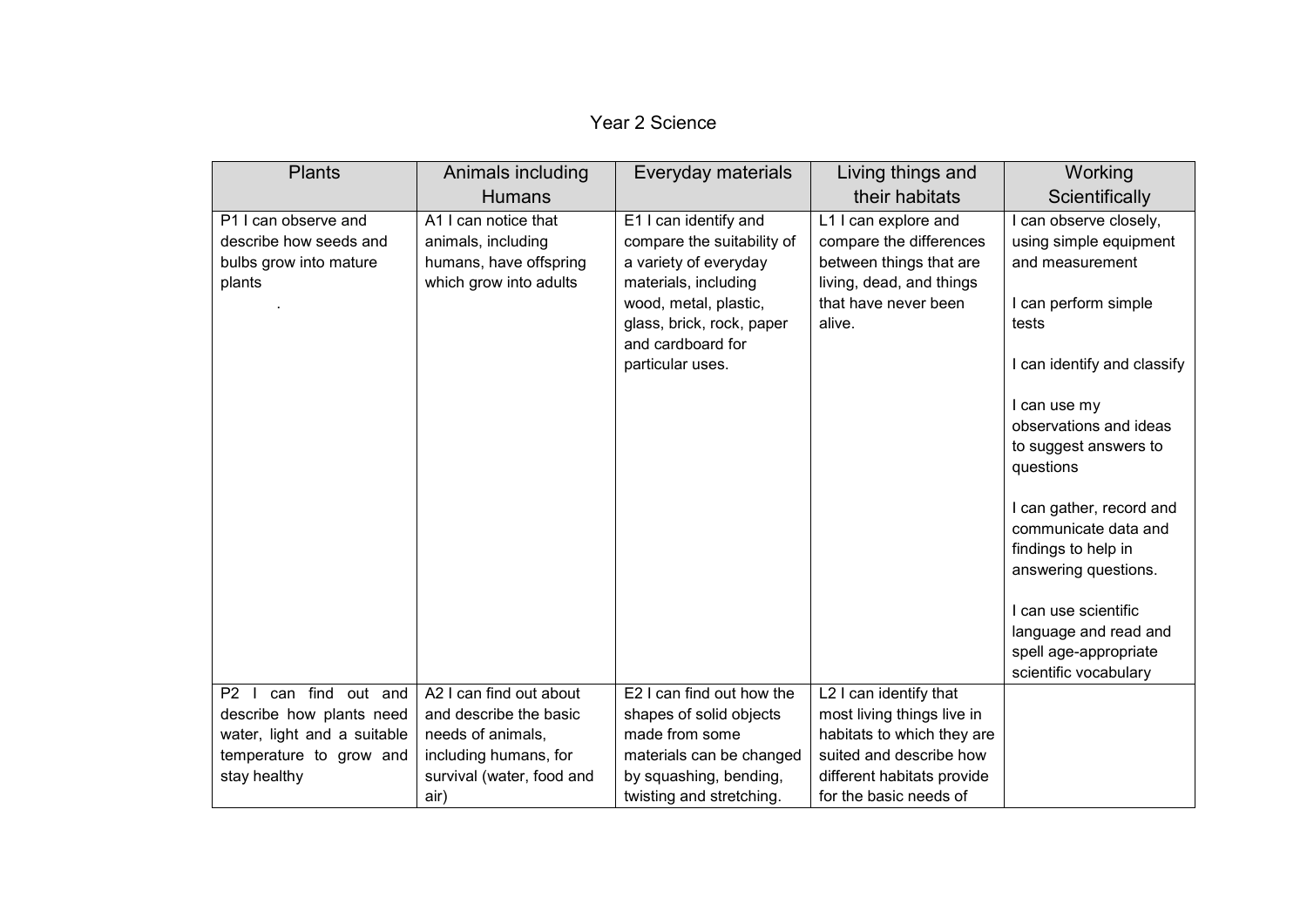| can describe the<br>A3<br>$\mathbf{L}$<br>importance for humans of<br>exercise, eating the right<br>amounts of different types<br>of food, and hygiene | different kinds of animals<br>and plants, and how they<br>depend on each other<br>L3 I can identify and<br>name a variety of plants<br>and animals in their<br>habitats, including micro-<br>habitats. |  |
|--------------------------------------------------------------------------------------------------------------------------------------------------------|--------------------------------------------------------------------------------------------------------------------------------------------------------------------------------------------------------|--|
|                                                                                                                                                        | L4 I can describe how<br>animals obtain their food<br>from plants and other<br>animals, using the idea of<br>a simple food chain, and<br>identify and name<br>different sources of food.               |  |

## Topic coverage

| Autumn                 | Spring                 | Summer                              |  |
|------------------------|------------------------|-------------------------------------|--|
| <b>Pirates</b>         | Africa                 | I spy marmalade sandwiches (London) |  |
|                        |                        |                                     |  |
| Working scientifically | Working scientifically | Working scientifically              |  |
|                        |                        |                                     |  |
| E1, E2                 | A1, A2, A3             | L1, L2, L3, L4                      |  |
|                        | $P1-P2$                |                                     |  |
|                        |                        |                                     |  |
| <b>Vocabulary</b>      |                        |                                     |  |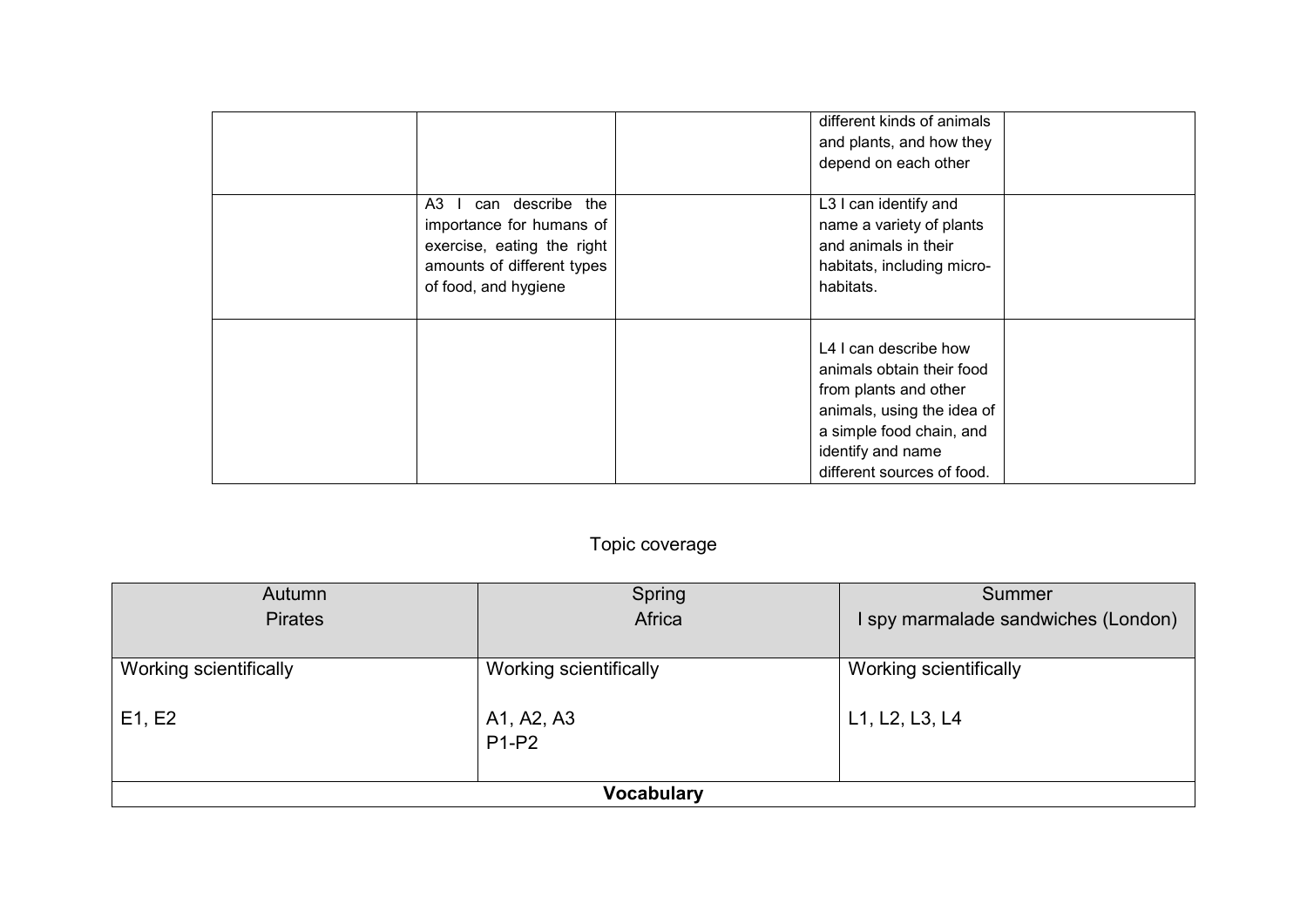| <b>Materials &amp; their uses</b>                                                                                                                                                                                                                                                                                     | <b>Animals including humans</b>                                                                                                                                                                                                                                                          | <b>Living things and their habitats</b>                                                                                                                                                                                                                                                                    |  |
|-----------------------------------------------------------------------------------------------------------------------------------------------------------------------------------------------------------------------------------------------------------------------------------------------------------------------|------------------------------------------------------------------------------------------------------------------------------------------------------------------------------------------------------------------------------------------------------------------------------------------|------------------------------------------------------------------------------------------------------------------------------------------------------------------------------------------------------------------------------------------------------------------------------------------------------------|--|
| As for $Y1 +$ stiff, shiny, dull, rough, smooth,                                                                                                                                                                                                                                                                      | Survival, water, air, (oxygen) food, adult,                                                                                                                                                                                                                                              | Living, dead, never been alive, habitat,                                                                                                                                                                                                                                                                   |  |
| waterproof,<br>absorbent,<br>transparent,                                                                                                                                                                                                                                                                             | baby, offspring, kitten, calf, puppy, foal                                                                                                                                                                                                                                               | micro-habitat                                                                                                                                                                                                                                                                                              |  |
| opaque, brick, fabric, foil, squashing,                                                                                                                                                                                                                                                                               | exercise, hygiene, types of food                                                                                                                                                                                                                                                         | energy, food chain, prey, predator                                                                                                                                                                                                                                                                         |  |
| bending, twisting, stretching, elastic                                                                                                                                                                                                                                                                                |                                                                                                                                                                                                                                                                                          | woodland, pond, desert,<br>seashore,                                                                                                                                                                                                                                                                       |  |
|                                                                                                                                                                                                                                                                                                                       | <b>Plants</b>                                                                                                                                                                                                                                                                            | ocean, rainforest                                                                                                                                                                                                                                                                                          |  |
|                                                                                                                                                                                                                                                                                                                       | Seeds, bulb, water, light, temperature,                                                                                                                                                                                                                                                  |                                                                                                                                                                                                                                                                                                            |  |
|                                                                                                                                                                                                                                                                                                                       | growth. Revise roots, stem, leaves, petals                                                                                                                                                                                                                                               |                                                                                                                                                                                                                                                                                                            |  |
|                                                                                                                                                                                                                                                                                                                       | from Y1                                                                                                                                                                                                                                                                                  |                                                                                                                                                                                                                                                                                                            |  |
|                                                                                                                                                                                                                                                                                                                       | <b>Working Scientifically Vocabulary</b>                                                                                                                                                                                                                                                 |                                                                                                                                                                                                                                                                                                            |  |
|                                                                                                                                                                                                                                                                                                                       | Question, prediction, method, variables, fair test, recording, report, conclude, evaluate (NC)                                                                                                                                                                                           |                                                                                                                                                                                                                                                                                                            |  |
| Investigation, enquiry, what to change, what we used, what we did, what we found out<br>Investigation cycle, question, prediction, method answer, observe, observing, equipment, identify, classify, sort, group, record,<br>diagram, chart, map data, compare, contrast, describe, biology, predict, method, results |                                                                                                                                                                                                                                                                                          |                                                                                                                                                                                                                                                                                                            |  |
|                                                                                                                                                                                                                                                                                                                       | I will know                                                                                                                                                                                                                                                                              |                                                                                                                                                                                                                                                                                                            |  |
| the names of different materials<br>certain<br>materials<br>why<br>are<br>used/chosen for specific objects<br>and purposes<br>which materials are natural and<br>which are man made<br>how to investigate how some solid<br>objects can be<br>changed<br>by<br>squashing, bending, twisting                           | the names of adult and baby<br>animals and be able to match them<br>the stages of life in a human – baby,<br>toddler, child, teenager, adult,<br>pensioner<br>that animals and humans need<br>water, food, shelter and oxygen to<br>survive<br>the names of the different food<br>groups | which things are alive and why<br>which things are were alive and<br>are now dead and why<br>which things have never been<br>alive and why<br>how to identify and classify (the<br>above)<br>what a habitat is<br>different<br>habitats<br>that<br>are<br>depending of the need of the<br>animal and plant |  |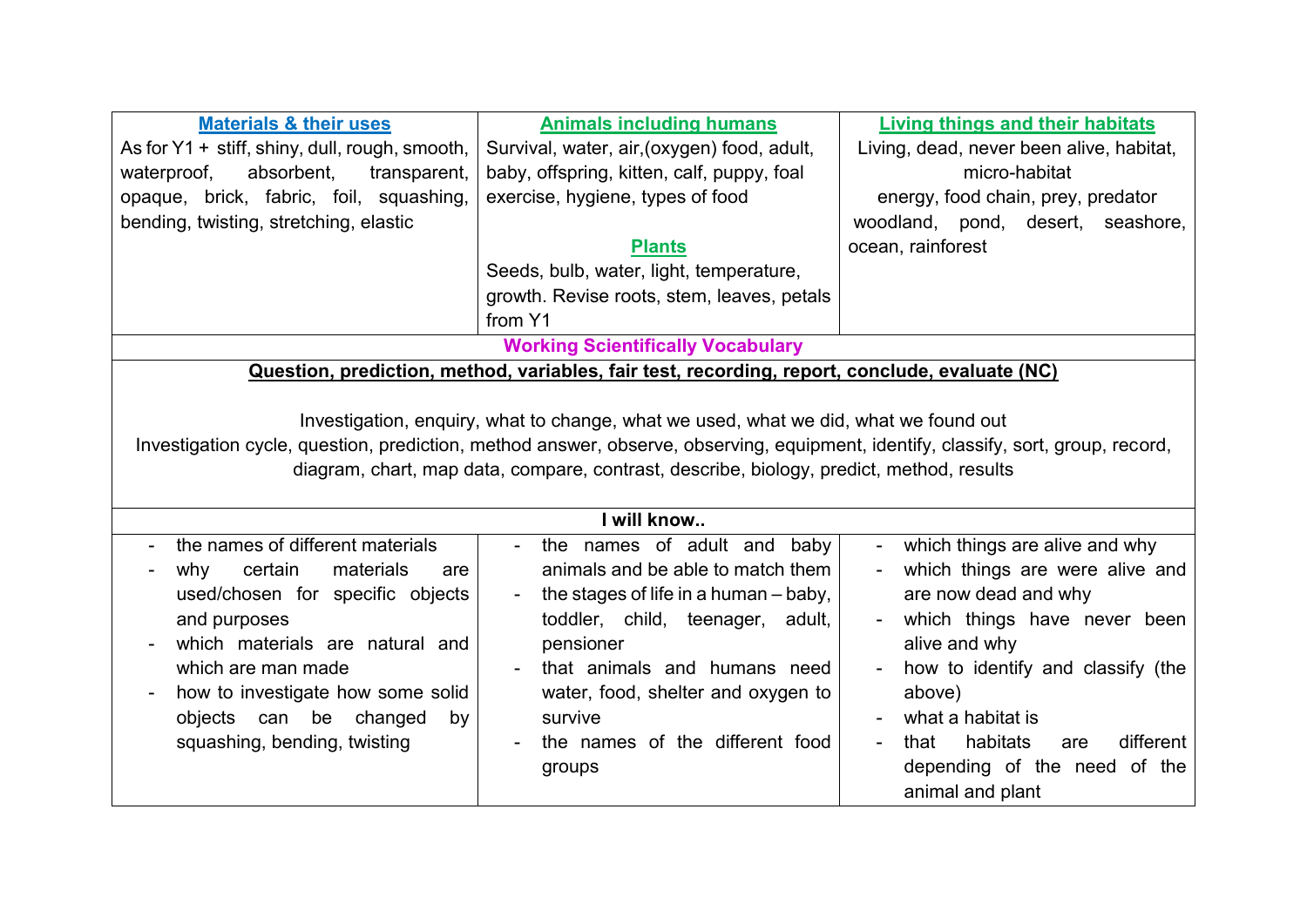| how to begin to carry out a simple   | which food belongs to which food                               | both<br>the<br>habitats<br>that<br>and                   |
|--------------------------------------|----------------------------------------------------------------|----------------------------------------------------------|
| test to find out which materials are | group                                                          | animals/plants need each other to                        |
| best for a question set              | that a balanced diet with a bit of                             | survive                                                  |
| how to observe (look at) how         | everything in moderation is best                               | what a micro habitat is                                  |
| materials change                     | that daily exercise is important for                           | the names of a variety of animals                        |
| how to record what I see and find    | us to stay healthy                                             | and plants and their habitats                            |
| out by drawing, writing, speaking    | that washing my hands, body, hair                              | what a food chain is                                     |
| and recording using technology (i    | and clothes helps me to stay                                   | why food chains are important for                        |
| pad)                                 | healthy                                                        | survival and keeping a balance                           |
| the meaning of the scientific words  | cleaning my teeth helps me to have                             | how to sequence a life cycle<br>$\overline{\phantom{a}}$ |
| for each topic and will be reading,  | strong teeth so that I can eat a                               | that animals eat other animals and                       |
| writing and using them confidently   | healthy diet and be healthy                                    | plants                                                   |
|                                      | how to identify and classify foods<br>$\overline{\phantom{a}}$ | the names of different<br>food                           |
|                                      | how to carry out a simple test on                              | sources                                                  |
|                                      | how exercise effects the body                                  | how to carry out a simple test                           |
|                                      | how to record what I see and find                              | using the investigation cycle                            |
|                                      | out by drawing, writing, speaking                              | how to record what I see and find                        |
|                                      | and recording using technology (i                              | out by drawing, writing, speaking                        |
|                                      | pad)                                                           | and recording using technology (i                        |
|                                      | the meaning of the scientific words                            | pad)                                                     |
|                                      | for each topic and will be reading,                            | the meaning of the scientific words<br>$\overline{a}$    |
|                                      | writing and using them confidently                             | for each topic and will be reading,                      |
|                                      | <b>Plants</b>                                                  | writing and using them confidently                       |
|                                      | that seeds and bulbs grow into                                 |                                                          |
|                                      | plants                                                         |                                                          |
|                                      | the difference between a seed and                              |                                                          |
|                                      | a bulb                                                         |                                                          |